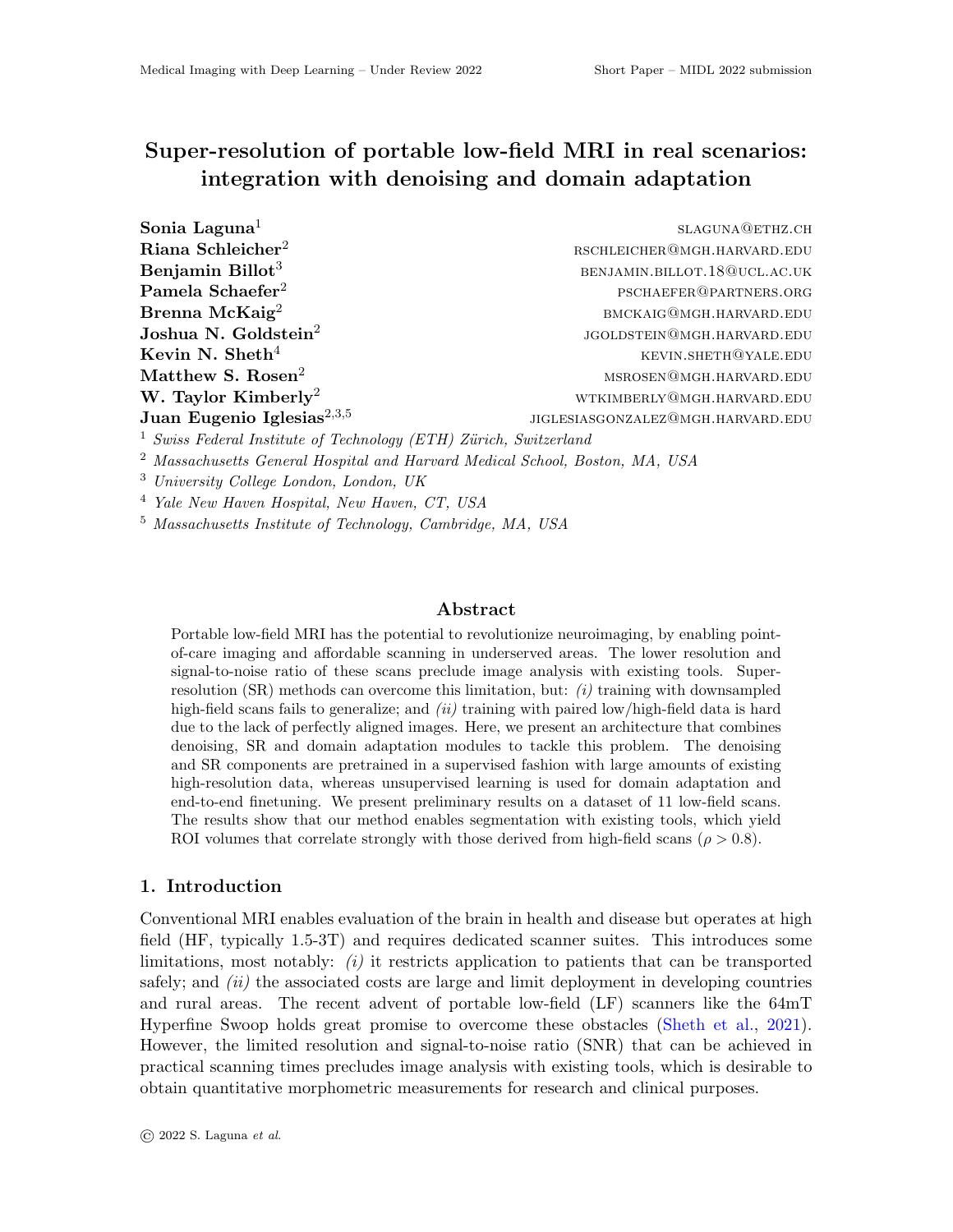

<span id="page-1-0"></span>Figure 1: Proposed 3D meta-architecture with building blocks.

Modern image super-resolution (SR) techniques based on deep CNNs have the potential to bridge the resolution / SNR gap and enable morphometry of LF scans [\(Wang et al.,](#page-2-1) [2020\)](#page-2-1), but direct application of these methods has two problems. First, they are not designed to cope with strong noise. And second, they often fail to generalize: most existing methods are trained low-resolution (LR) images obtained by downsampling high-resolution (HR) data, and then report high accuracy on LR scans obtained with the same procedure. However, the domain gap between synthetic LR scans and real LF data (due to differences in contrast and noise properties) greatly compromises generalization. An alternative would be supervised training with aligned LF-HF scans, but this is hard due to nonlinear geometric distortions.

Here, we present a method that overcomes these limitations and effectively estimates a 1 mm isotropic scan from a LR, LF scan  $(1.6\times1.6\times5)$ mm axial, i.e., the standard resolution of Hyperfine). This is achieved by combining domain adaptation (DA), denoising and SR modules with artificially corrupted data (SR, denoiser) and unpaired LF-HF scans (DA).

## 2. Methods

Architecture. Our proposed architecture is shown in Fig. [1.](#page-1-0) It consists of three modules: DA, denoiser, and SR. For the DA module, we have explored two approaches based on unpaired translation: the widespread CycleGAN [\(Zhu et al.,](#page-2-2) [2017\)](#page-2-2) and FastCUT [\(Park](#page-2-3) [et al.,](#page-2-3) [2020\)](#page-2-3), which builds on CycleGAN and combines a 6-block ResNet generator with contrastive losses. The SR module is a 3D adaptation of ESRGAN [\(Wang et al.\)](#page-2-4), with a generator of 23 residual dense blocks at LR, and no VGG loss. The denoiser uses 5 convolutional layers to predict the residual between the noisy and clean LR data.

Learning. The three modules were first trained independently. The SR and denoiser modules can be effectively trained in a supervised fashion with large amounts of existing HF data: one can simply take an HF scan and artificially corrupt it (downsample, add noise) to obtain training pairs. The SR block was trained with a combination of an L1 loss and an adversarial loss (relative weight 0.01). The denoiser minimized an L1 loss. The DA module is trained in an unsupervised manner, using unpaired data consisting of real LF scans and synthetically corrupted (noisy, downsampled) HF images. The relative weight of the adversarial loss with respect to the cycle consistency loss was set to 0.1. Finally, the whole model was finetuned end-to-end with just the SR adversarial loss. Training used the Adam optimizer and aggressive augmentation, including: linear and nonlinear deformation; brightness and contrast; bias field; and segmentation-guided intensity variations.